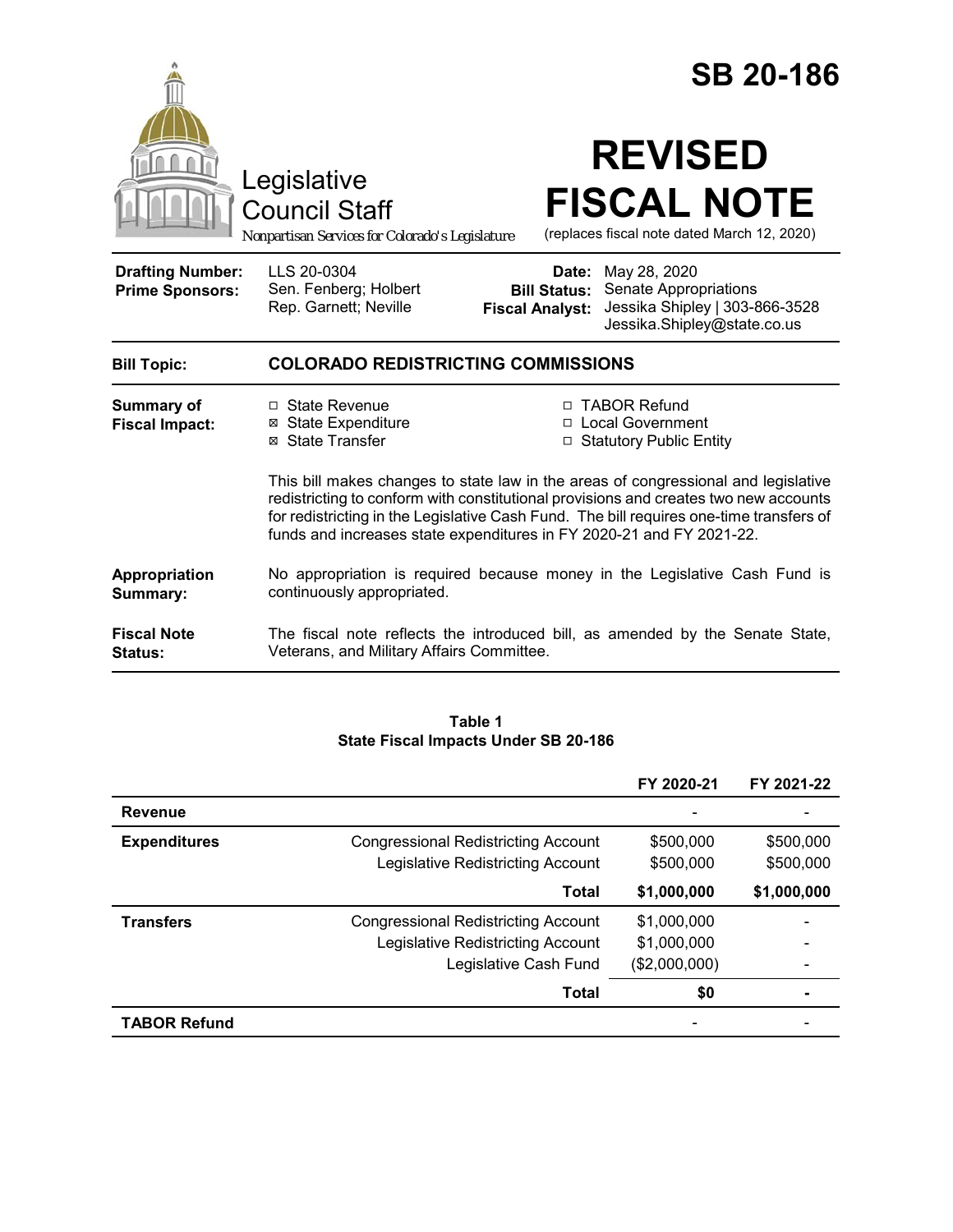May 28, 2020

# **Summary of Legislation**

The bill updates existing statutory provisions to conform with new constitutional requirements related to congressional and state redistricting. It creates two new accounts in the Legislative Cash Fund (fund), the Congressional Redistricting Account and the Legislative Redistricting Account, and transfers \$1 million from the fund into each account for the purposes of funding the work of the commissions. Finally, the bill directs Legislative Council Staff and the Office of Legislative Legal Services to assign individuals to staff the redistricting commissions through a number of nonstatutory provisions.

## **Background**

Colorado voters approved Amendments Y and Z to the Colorado Constitution in 2018. The amendments require two 12-member independent redistricting commissions, one each for congressional and state legislative districts.

## **State Transfers**

The bill requires a one-time transfer of \$2 million from the Legislative Cash Fund to the newly created Congressional Redistricting Account and the Legislative Redistricting Account within the fund. Each account will receive \$1 million. Any unexpended money in the two accounts after June 30, 2022, will revert to the cash fund.

## **State Expenditures**

In FY 2020-21 and FY 2021-22, expenditures from the two new accounts in the Legislative Cash Fund will increase to support the work of Legislative Council Staff and the Office of Legislative Legal Services in the Legislative Department, as required by Amendments Y and Z. The two nonpartisan agencies are responsible for providing staff and legal support for the commissions and creating redistricting maps for the commissions and the public to consider. The work of the commissions is expected to cost up to \$2 million over two years, or approximately \$500,000 per year for each commission. Costs are paid using funds transferred from the Legislative Cash Fund, described in the previous section.

## **Effective Date**

The bill takes effect August 5, 2020, if the General Assembly adjourns on May 6, 2020, as scheduled, and no referendum petition is filed.

## **State Appropriations**

No appropriation is required because money in the Legislative Cash Fund is continuously appropriated to the Executive Committee of the Legislative Council to pay for the expenses of the Legislative Department.